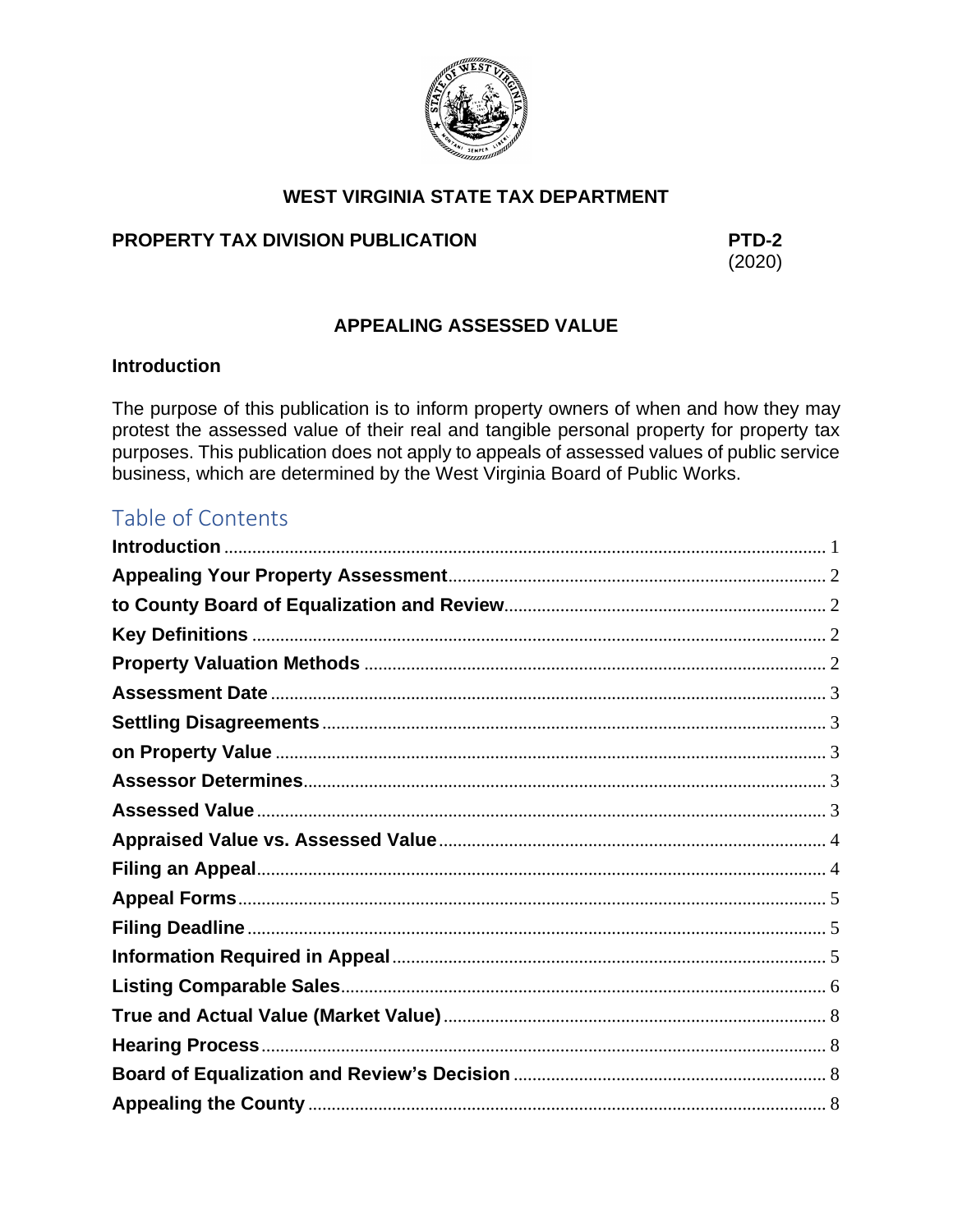## <span id="page-1-1"></span><span id="page-1-0"></span>**Appealing Your Property Assessment to County Board of Equalization and Review**

If you disagree with the assessor's valuation of your property, you have the right to appeal. However, the time period within which an appeal may be filed with the County Commission sitting as a Board of Equalization and Review is narrow.

This publication provides an overview of the property tax appeal process to the County Commission sitting as a Board of Equalization and Review in February of the property tax year.

## <span id="page-1-2"></span>**Key Definitions**

"Appraised value" means, in general, the fair market value of the property.

"Assessed value" means 60% of the appraised value of the property.

"Assessment day" means the July 1 preceding the property tax year.

"Assessment year" means the period beginning July 1 of the current calendar year and ending June 30 of the next calendar year.

"Property tax year" means the period beginning January 1 of the calendar year and ending December 31 of that calendar year.

## <span id="page-1-3"></span>**Property Valuation Methods**

State law requires assessors to value all taxable property at 60 percent of its true and actual value, which means its fair market value in money according to the highest and best use of the property, except when a special method of valuation has been prescribed by the Legislature.

Market value is the amount of money that a willing and unobligated buyer is willing to pay a willing and unobligated seller.

The county assessor values real property using one or more acceptable appraisal methods:

- Market or sales comparison
- Cost approach
- Income capitalization approach for income producing property
- Combination of the three approaches above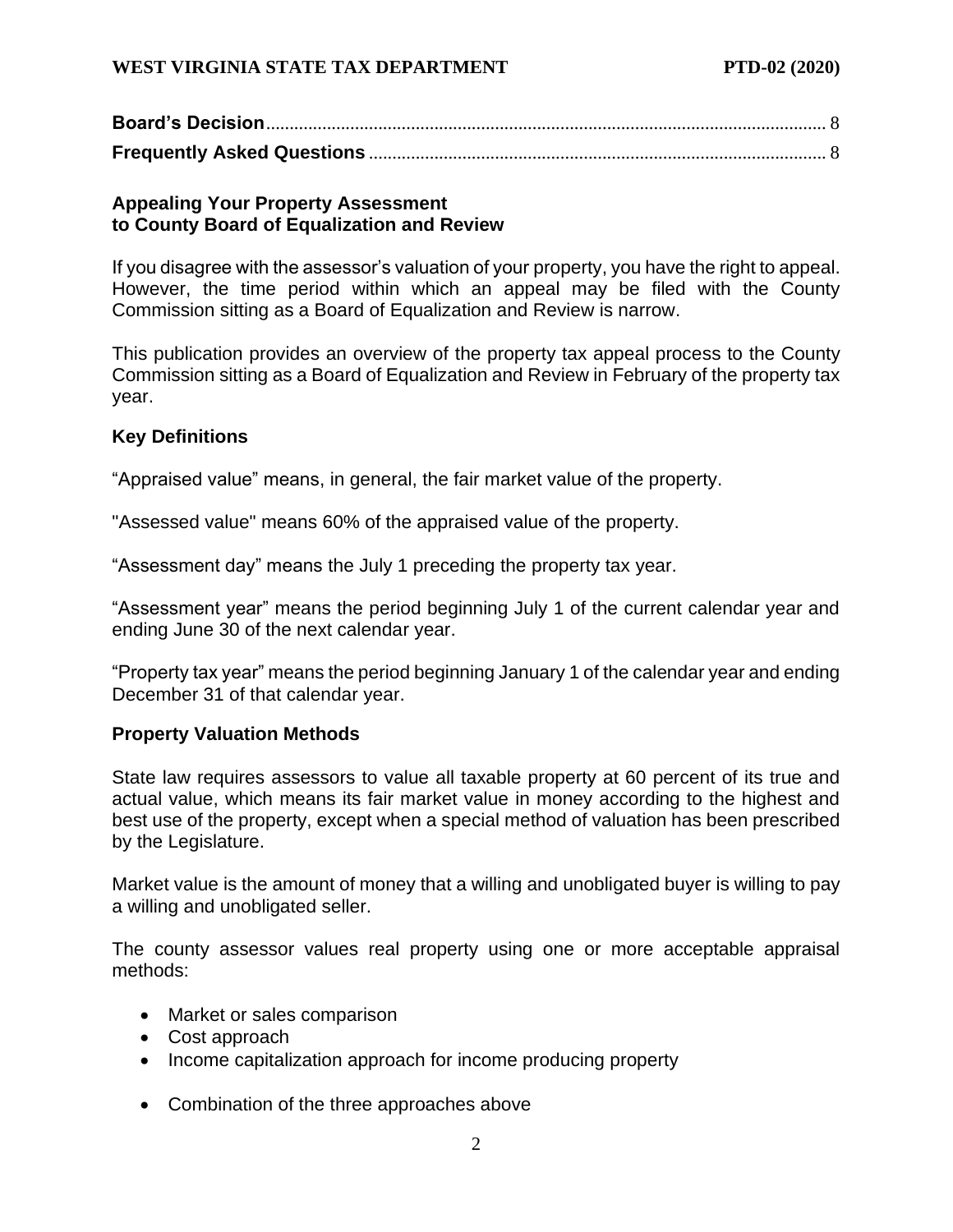#### <span id="page-2-0"></span>**Assessment Date**

The value of real and tangible personal property, except public utility property, is determined annually, as of July 1 of the calendar year, by the assessor of the county in which the property is located on the assessment day.

Example: If the property tax year is calendar year 2020, the value of property is determined as of July 1, 2019.

#### <span id="page-2-2"></span><span id="page-2-1"></span>**Settling Disagreements on Property Value**

You may contact your county assessor's office after the July 1st assessment date to review the value of your property for the next tax year whenever you have questions about your property value. Property owners can often settle disagreements at this level without continuing the appeal process.

However, if you still disagree with the county assessor, you will need to preserve your appeal rights by appearing before the County Commission of the county in which the property was located on the July 1st assessment date when it meets as a Board of Equalization and Review beginning February 1st of the property tax year.

Please note that the Board of Equalization and Review is required by law to complete its work by February 28th of the calendar year. Additionally, the Board may adjourn for the year any time after February 15th if it has completed its work for the then current property tax year.

If you plan to protest the assessed value determined by the county assessor, you should contact the clerk of the county commission as early as possible in the month of February of the property tax year.

#### <span id="page-2-4"></span><span id="page-2-3"></span>**Assessor Determines Assessed Value**

The county assessor determines the assessed value of your real and tangible personal property.

The county assessor is required to visit each parcel of real property in his or her county every three years. During that three-year period the county assessor is required to maintain the assessed values of property in his or her county. The West Virginia Constitution mandates equal and uniform taxation throughout the State. Because of the requirement to maintain property values, the assessed value of your property may increase even though the assessor's office did not visit your property.

A Change of Value Notice will be sent to you when the assessed value of your real property increases by 10% or more, or by \$1,000 or more, when compared with the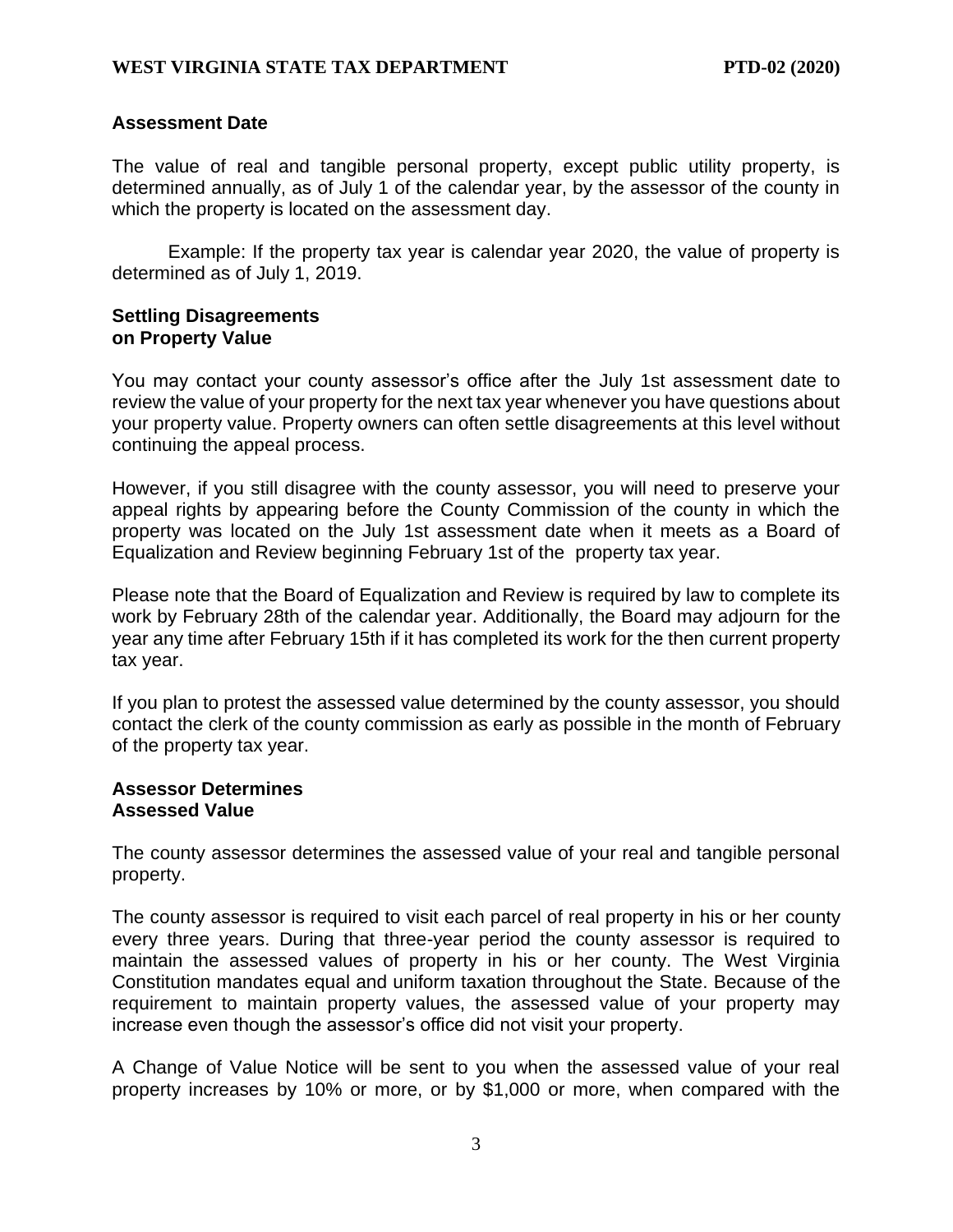assessed value of the property for the immediately preceding property tax year. County assessors are required to send this notice on or before January 15th of the property tax year. See W. Va. Code § 11-3-2a.

Upon receipt of the notice, or publication in the newspaper of a general increase in assessed value, you may within 8 days thereafter complete and file with the county assessor a Petition for Review of Property Appraisal. Failure to file the petition does not prevent you from filing a petition with the County Commission when it meets as a Board of Equalization and Review. See W. Va. Code § 11-3-15c(a).

A Change of Value Notice will also be sent when the assessed value of business tangible personal property increases by more than \$100,000 since the prior tax year. This notice must also be sent by January 15 of the property tax year. See W. Va. Code § 11-3-15b.

#### <span id="page-3-0"></span>**Appraised Value vs. Assessed Value**

Appraised value is generally the true and actual or fair market value of the property. This is the amount of money a buyer is willing to pay a seller for a property.

Assessed value is the value on which your property taxes are based. In general, assessed value is 60% of the appraised value of the property. An exception applies when the \$20,000 homestead exemption applies because the property is owner occupied residential property, when the owner is a person age 65 or older, or the owner occupied residential property is owned by a person who is permanently and totally disabled and who is not gainfully employed.

The county assessor determines the appraised value of all real and tangible personal property not valued by the Tax Commissioner.

The Tax Commissioner determines the appraised value of industrial real and tangible personal property, and the appraised value of natural resource properties including managed timberland. The county assessor assessed these properties at 60% of the appraised values determined by the Tax Commissioner.

The assessed value of operating property of a public service business, *e.g*., electric power companies, natural gas companies, railroads, telephone companies, water companies and other public service businesses, is determined by the West Virginia Board of Public Works. The assessed value of operating property of a public service business may not be appealed to the County Commission siting as a Board of Equalization and Review or to the County Commission sitting as a Board of Assessment Review. The assessed value of public service business property is appealed as provided in W. Va. Code § 11-6-12.

#### <span id="page-3-1"></span>**Filing an Appeal**

To file an appeal of an assessor's property valuation, it is suggested that you complete a Taxpayer Petition for Review of Property's Assessed value with the County Commission of the county in which the property was located on the July 1 assessment date, when it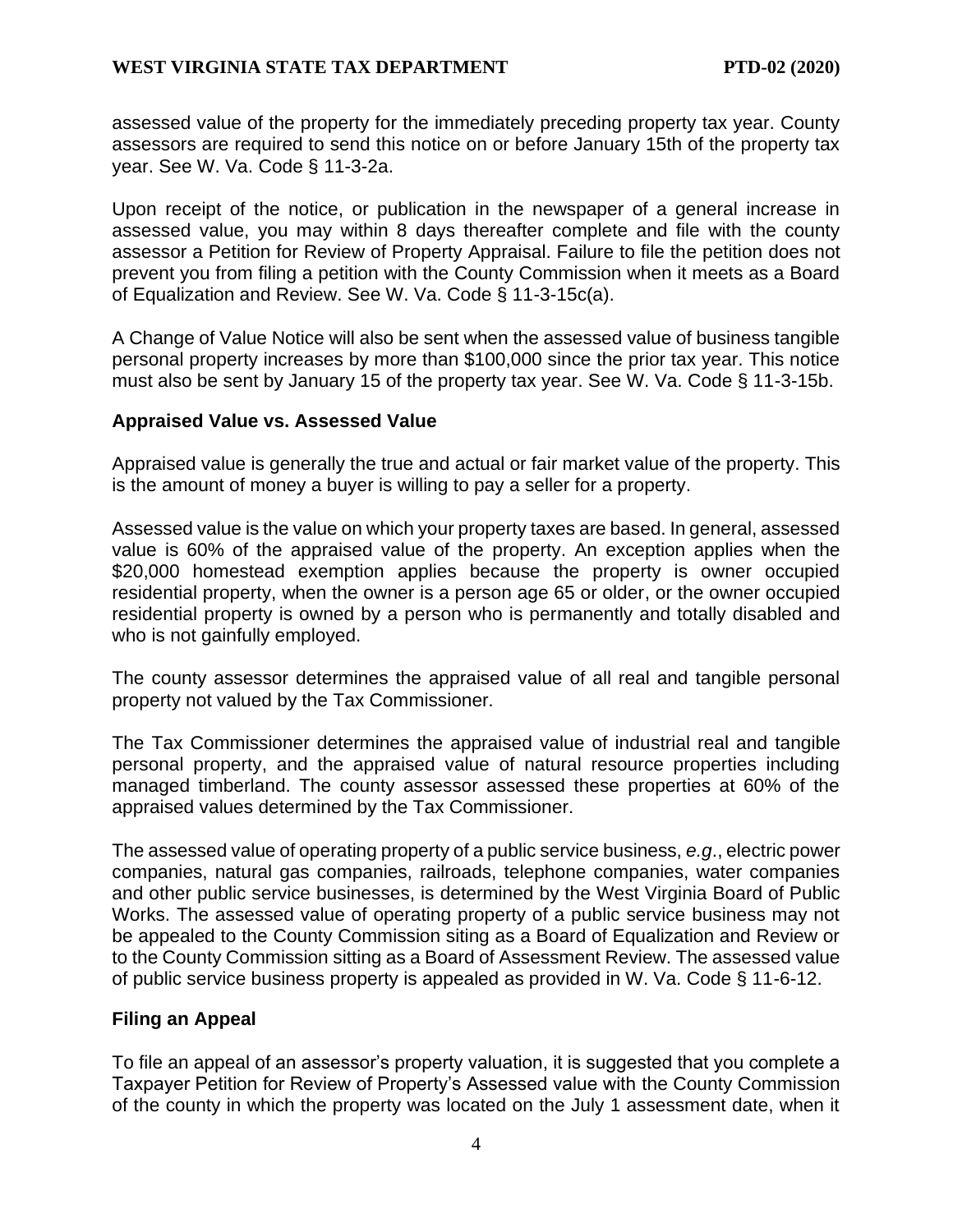begins sitting as a Board of Equalization and Review in February 1st of the property tax year.

A letter or phone call will not be accepted as a substitute for the appeal petition. Only the taxpayer or entity whose name and address shows on the assessment roll, or their duly authorized agent, or the property owner may file an appeal.

In the appeal filed on or before February 20 of the property tax year, you may elect to have your protest hearing held in October of the property tax year by the County Commission sitting as an Appraisal Review Board, as provided in W. Va. Code § 11-3- 24b.

## <span id="page-4-0"></span>**Appeal Forms**

Appeal forms are available at:

- State Tax Department's website <https://tax.wv.gov/Business/PropertyTax/Pages/PropertyTax.aspx>
- Local county clerk's office for the county where property was located on the July 1st assessment date.
- Local county assessor's office.

## <span id="page-4-1"></span>**Filing Deadline**

The deadline for filing an appeal is February 20 of the then current property tax year. There are no exceptions to this statutory deadline.

If the Board of Equalization and Review has adjourned and you file your appeal with the county clerk on February 20th, the appeal will be heard when the County Commission meets as a Board of Assessment Appeals in October of the property tax year.

When you file your appeal with the county clerk you may elect to delay having your appeal heard by the Board of Equalization and Review until the County Commissioner meets as a Board of Assessment Appeals in October of the property tax year.

Please note that you cannot appeal value after you receive your property tax bill from the county sheriff.

## <span id="page-4-2"></span>**Information Required in Appeal**

An appeal form must include specific reasons why you believe the assessor's valuation is incorrect. Statements that the assessor's valuation is too high or property taxes are excessive are not sufficient. You must be specific as to why the assessed value does not reflect 60% of market value.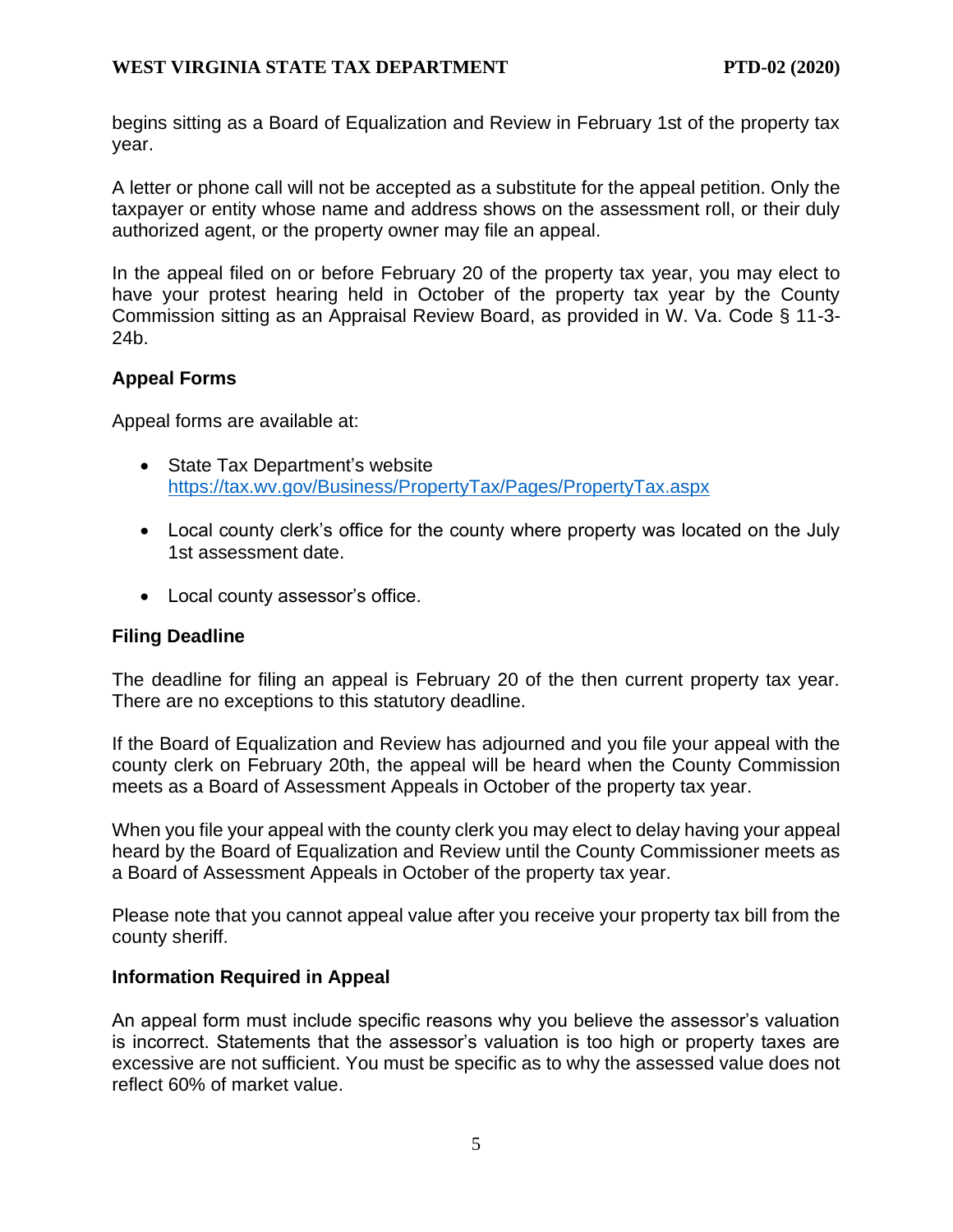Examples might include:

- Recent appraisal of your property.
- Excessive deterioration of your property.
- Sales of similar properties in your neighborhood reflecting a lower value for your property.

Comparing the assessment, percentage of increase or other uniformity issue alone is not sufficient to win your case. You must provide market evidence demonstrating the comparison properties are valued at 100% true & fair market value, while your parcel is not valued at 100% true and fair market value.

Your appeal must include the following information:

- Parcel number of the property you are appealing.
- County assessor's determination of value.
- Your estimate of value.
- Comparable sales or other supporting evidence you wish to include.
- Indication if you intend to submit additional evidence prior to the hearing.
- Information must be provided as soon as possible on or after February 1 the property tax year.

## <span id="page-5-0"></span>**Listing Comparable Sales**

You can develop comparable sales information from records at the county assessor's office, realtors or title companies. You should use property sales that are most comparable to your property, and which sold closest to the assessment or appraisal of your property. The best sales comparisons are sales of your property or similar properties in your area or neighborhood. For each comparable sale you use, make sure to include the parcel or account number, property address, date of sale, sale price and comparable property characteristics.

## **Comparable characteristics to consider are**:

## **Land**

- Location (sales in the same subdivision or neighborhood)
- Unit of comparison (lot size, acreage, square feet and front feet)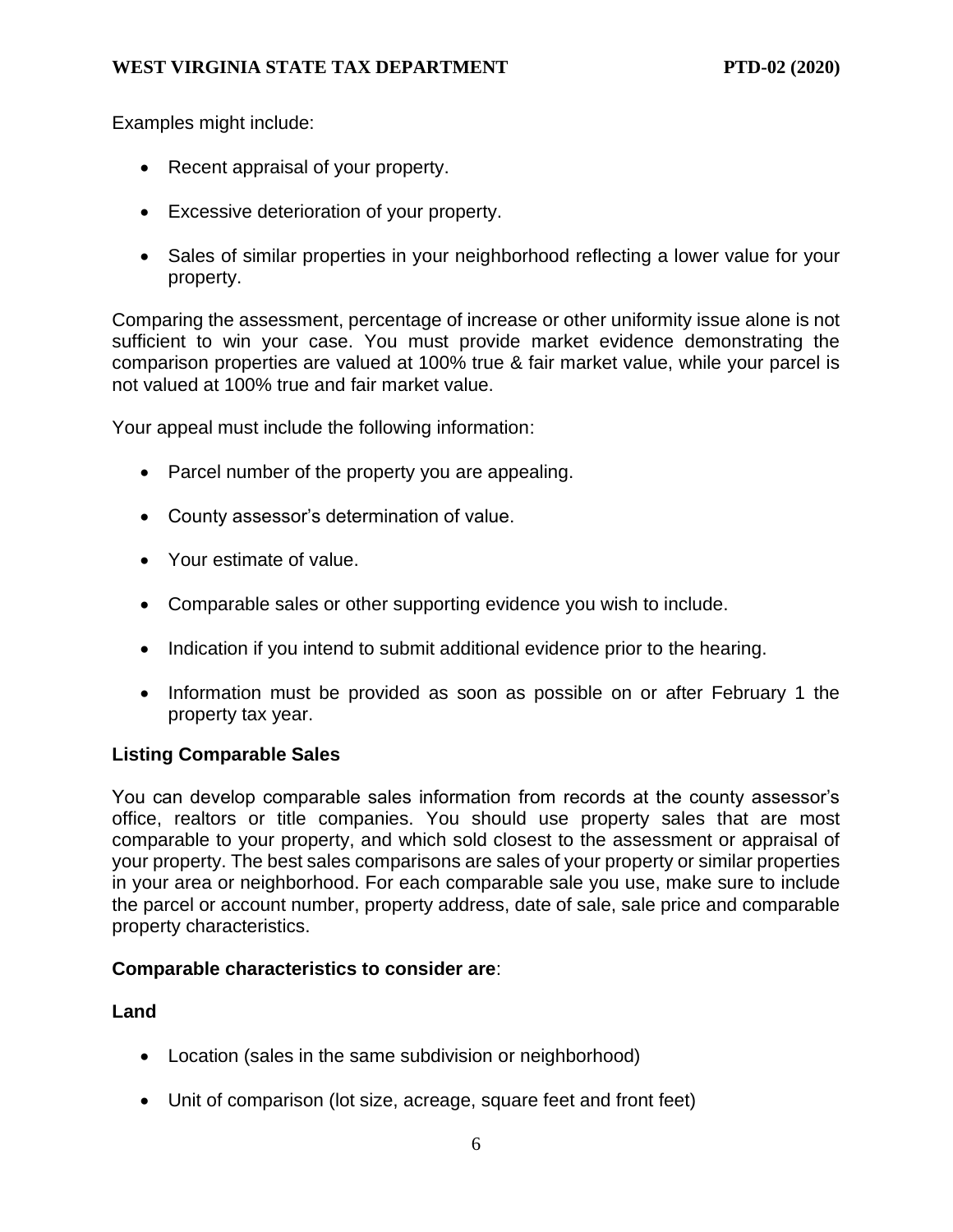- Desirable features such as a view or waterfront
- Sewer/septic systems
- Undesirable features such as an access problem
- Wetlands
- Water systems
- Zoning

#### **Improvements**

- Type of construction (wood frame, brick or other)
- Square footage of total finished living area
- Year built
- Number of stories
- Improvement type and grade
- Building condition
- Number of bedrooms and bathrooms
- Fireplace
- Garage/carport

#### **Other Supporting Evidence**

- A map showing the location of your property and comparable sales properties
- Appraisals prepared by others
- Documentation by others concerning problems
- Written estimates of the cost to repair problems
- Photographs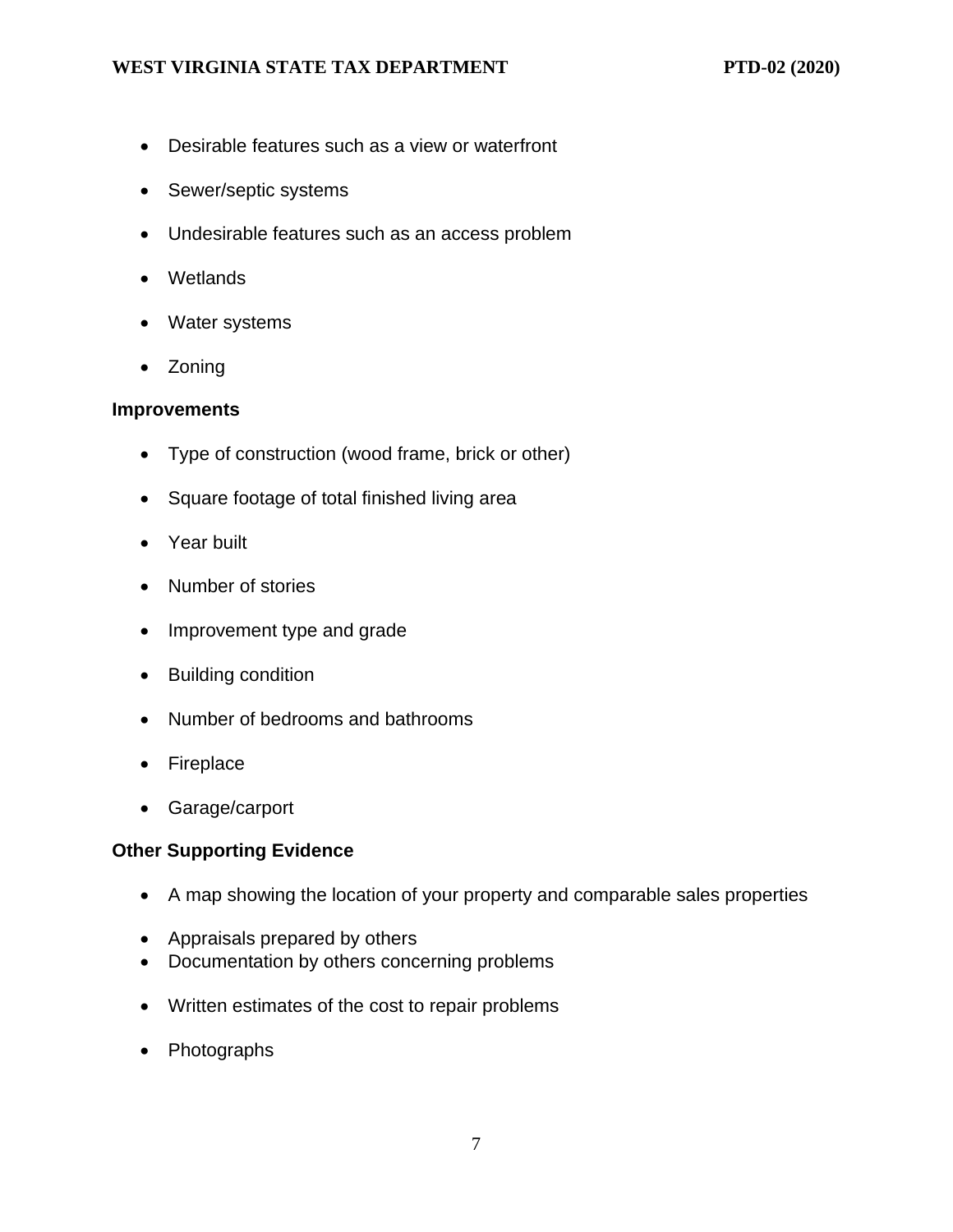#### <span id="page-7-0"></span>**True and Actual Value (Market Value)**

The county board of equalization and review determines if all properties in the county are assessed at their true and actual value. Equalization issues brought before the county board of equalization may result in changes in value of all properties involved.

#### <span id="page-7-1"></span>**Hearing Process**

The clerk of the Board of Equalization and Review (county clerk) will notify you about the date, location and time of your scheduled hearing. The hearing is an informal review that allows property owners to represent themselves without an attorney. Both you and the assessor will give oral testimony and written evidence to support the value. Each party may rebut evidence provided to the board of equalization by the other party.

Keep in mind that the assessor, by law, is presumed to be correct. The burden of proof is on you, the taxpayer, to show that the assessed value is not correct. To meet this burden, you must present clear and convincing evidence to support your estimate of the market value of the property.

#### <span id="page-7-2"></span>**Board of Equalization and Review's Decision**

Boards of Equalization must issue a written decision on or before February 28th of the property tax year.

#### <span id="page-7-4"></span><span id="page-7-3"></span>**Appealing the County Board's Decision**

You may appeal the board of equalization and review's decision to the circuit court of the county in which the property, or the major portion of the property, is located.

Your appeal must be filed with the county circuit court within 30 calendar days of the postmarked date of the board's decision. W. Va. Code § 11-3-25. During the pendency of the appeal, you must timely pay the amount of property taxes levied on your property even though you are contesting the assessed value used to determine the amount of those taxes. Failure to make timely payments will result in the appeal being dismissed with prejudice, meaning that your appeal will not be heard by the court, and you cannot refile you appeal for that property tax year. W. Va. Code § 11-3-25a.

#### <span id="page-7-5"></span>**Frequently Asked Questions**

Q. If I don't file my appeal by the deadline, will the county board of equalization and review consider my appeal?

A. No, there are no exceptions to the requirement that the appeal be filed timely.

Q. When should I pay my property taxes, before or after the hearing?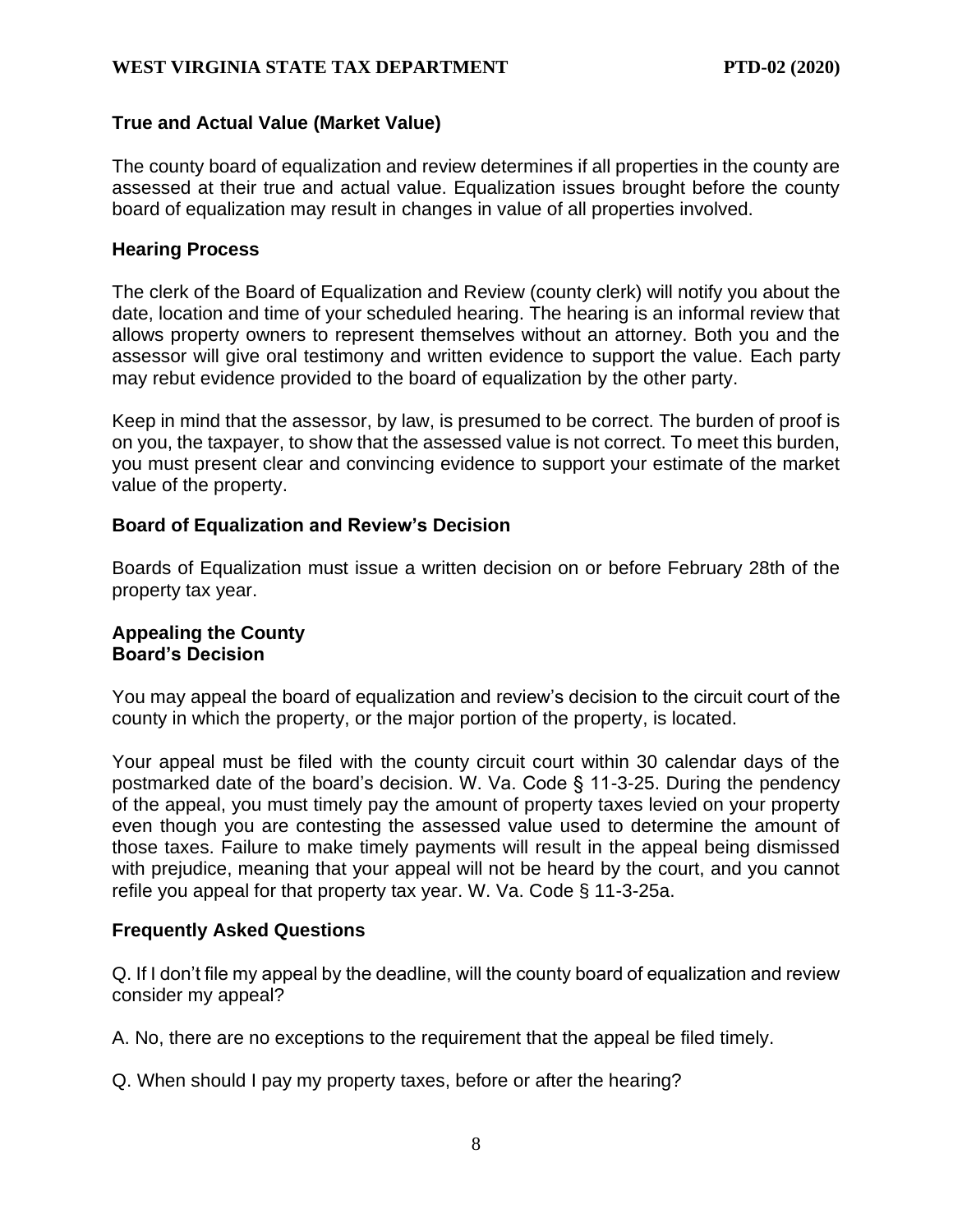A. You should pay your property taxes when they are due. First half taxes are due September 1 of the property tax year. Second-half taxes are due March 1 of the next calendar year.

**Laws and Rules** [Note some of these sections should probably be omitted]

Some relevant sections of the West Virginia Code are listed below. Copies of these Code sections are posted at the Legislature's website:<http://code.wvlegislature.gov/11-3/>

W. Va. Code § 11-3-1. Time and basis of assessments; true and actual value; default; reassessment; special assessors; criminal penalty.

W. Va. Code § 11-3-2a. Notice of increased assessment required for real property; exceptions to notice.

W. Va. Code § 11-3-8. Who deemed owner for purposes of taxation.

W. Va. Code § 11-3-15b. Notice of increase in assessed value of business personal property.

W. Va. Code § 11-3-15c. Petition for assessor review of improper valuation of real property.

W. Va. Code § 11-3-15d. Administrative review of tangible personal property valuation by assessor.

W. Va. Code § 11-3-15e. Contents of petition based on income approach to value of real property.

W. Va. Code § 11-3-15f. Rejection of petition for failure to include substantial information; amended petition; appeal.

W. Va. Code § 11-3-15g. Meeting between assessor and petitioner.

W. Va. Code § 11-3-15h. Ruling on petition.

W. Va. Code § 11-3-15i. Petitioner's right to appeal.

W. Va. Code § 11-3-24. Review and equalization by county commission.

W. Va. Code § 11-3-24b. Board of Assessment Appeals.

W. Va. Code § 11-3-25. Relief in circuit court against erroneous assessment.

W. Va. Code § 11-3-25a. Payment of taxes that become due while appeal is pending.

W. Va. Code § 11-3-27. Relief in county commission from erroneous assessments.